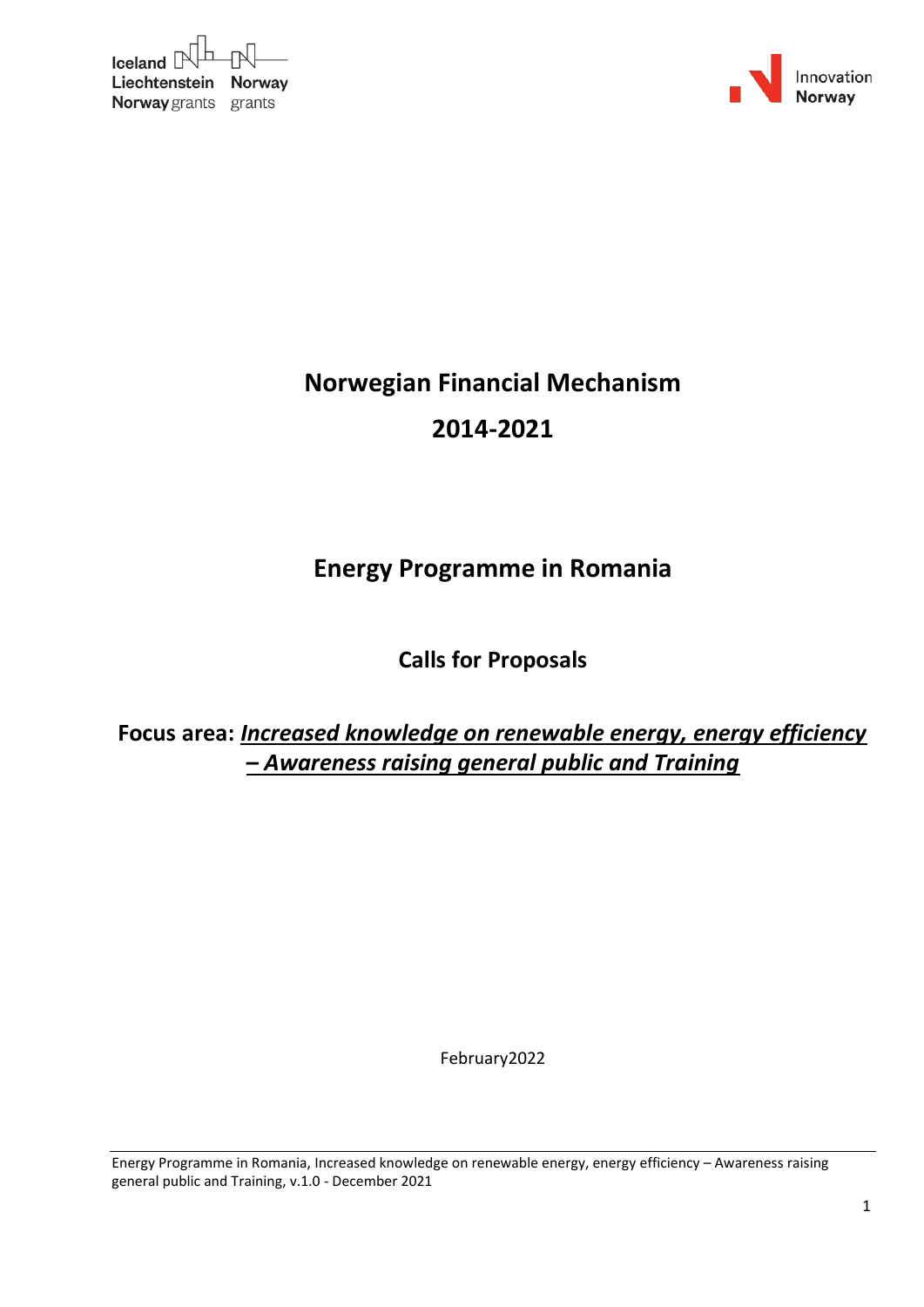

### **Table of Contents**

|              |  | Calls for Proposals, Focus area: Increased knowledge on renewable energy, energy efficiency -<br>Awareness raising general public and Training3 |  |  |  |  |
|--------------|--|-------------------------------------------------------------------------------------------------------------------------------------------------|--|--|--|--|
|              |  |                                                                                                                                                 |  |  |  |  |
|              |  |                                                                                                                                                 |  |  |  |  |
| $\mathbf{1}$ |  |                                                                                                                                                 |  |  |  |  |
|              |  |                                                                                                                                                 |  |  |  |  |
|              |  |                                                                                                                                                 |  |  |  |  |
|              |  |                                                                                                                                                 |  |  |  |  |
|              |  |                                                                                                                                                 |  |  |  |  |
|              |  |                                                                                                                                                 |  |  |  |  |
|              |  |                                                                                                                                                 |  |  |  |  |
|              |  |                                                                                                                                                 |  |  |  |  |
|              |  |                                                                                                                                                 |  |  |  |  |
|              |  |                                                                                                                                                 |  |  |  |  |
|              |  |                                                                                                                                                 |  |  |  |  |
|              |  |                                                                                                                                                 |  |  |  |  |
|              |  |                                                                                                                                                 |  |  |  |  |
|              |  |                                                                                                                                                 |  |  |  |  |
|              |  |                                                                                                                                                 |  |  |  |  |
|              |  |                                                                                                                                                 |  |  |  |  |
|              |  |                                                                                                                                                 |  |  |  |  |
|              |  |                                                                                                                                                 |  |  |  |  |
| 3            |  |                                                                                                                                                 |  |  |  |  |
| 4            |  |                                                                                                                                                 |  |  |  |  |
| 5            |  |                                                                                                                                                 |  |  |  |  |
| 6            |  |                                                                                                                                                 |  |  |  |  |
|              |  |                                                                                                                                                 |  |  |  |  |
|              |  |                                                                                                                                                 |  |  |  |  |

Energy Programme in Romania, Increased knowledge on renewable energy, energy efficiency – Awareness raising general public and Training, v.1.0 - December 2021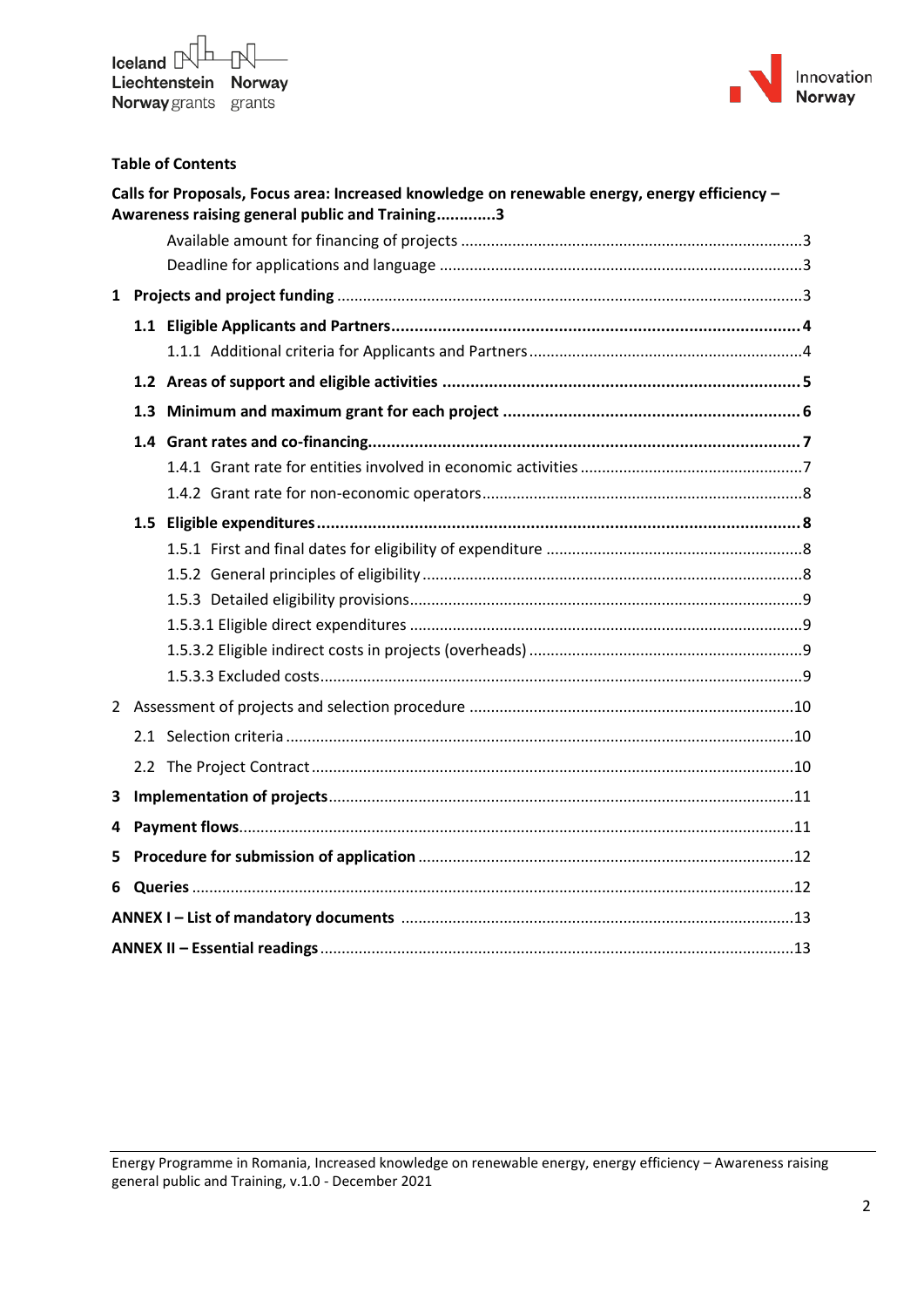

### <span id="page-2-0"></span>**Calls for Proposals, Focus area: Increased knowledge on renewable energy, energy efficiency – Awareness raising general public and Training**

The "Energy Programme in Romania" (hereafter referred to as "the Programme") shall contribute to the general objectives of EEA and Norway Grants 2014-2021, respectively to the reduction of economic and social disparities in the European Economic Area (EEA) and to strengthening bilateral relations between EEA States and EEA and Norway Grants Beneficiary States. The Programme's objective is *"Less carbon intensive energy and increased security of supply"*. The Programme seeks to stimulate and develop long-term cooperation between Iceland, Liechtenstein, Norway (hereafter referred to as "the Donor States") and Romania (Beneficiary State).

The Memorandums of Understanding on the implementation of EEA and Norway Grants 2014-2021, between the Kingdom of Norway and Romania, designates the Financial Mechanisms Office (FMO) as Programme Operator and Innovation Norway as Fund Operator for the Programme. All communication regarding the Programme shall be addressed to the Fund Operator. Information about the Programme can be found at [https://www.innovasjonnorge.no/RoEnergy.](https://www.innovasjonnorge.no/RoEnergy)

#### <span id="page-2-1"></span>**Available amount for financing of projects**

| <b>Scheme</b>                                                | <b>Available</b> | <b>Financial</b>     |
|--------------------------------------------------------------|------------------|----------------------|
|                                                              | amount           | mechanism            |
| <b>Small Grants Scheme - SGS Call - 4:</b>                   | EUR 3.000.000    | <b>Norway Grants</b> |
| Increased knowledge on renewable energy, energy efficiency - |                  |                      |
| Awareness raising general public and Training                |                  |                      |

### <span id="page-2-2"></span>**Deadline for applications and language**

To be eligible, applications must be submitted to Innovation Norway through the electronical application portal no later **than Tuesday, 30 June 2022, 14:00 Romanian time.** For more details on how to apply, see *Call section 5 Procedure for submission of application*.

The Programme language is English, i.e. all applications and supporting documents, shall be submitted to Innovation Norway in English. Official certificates and certified annual accounts can be submitted in Romanian language. For the list of mandatory attachments, see Annex I.

The Applicant shall inform Innovation Norway about any involvement of consultants in the process of preparing the application. The identity of the consultant(s) shall be disclosed in the Application Form, *section "Project information"*.

### <span id="page-2-3"></span>**1 Projects and project funding**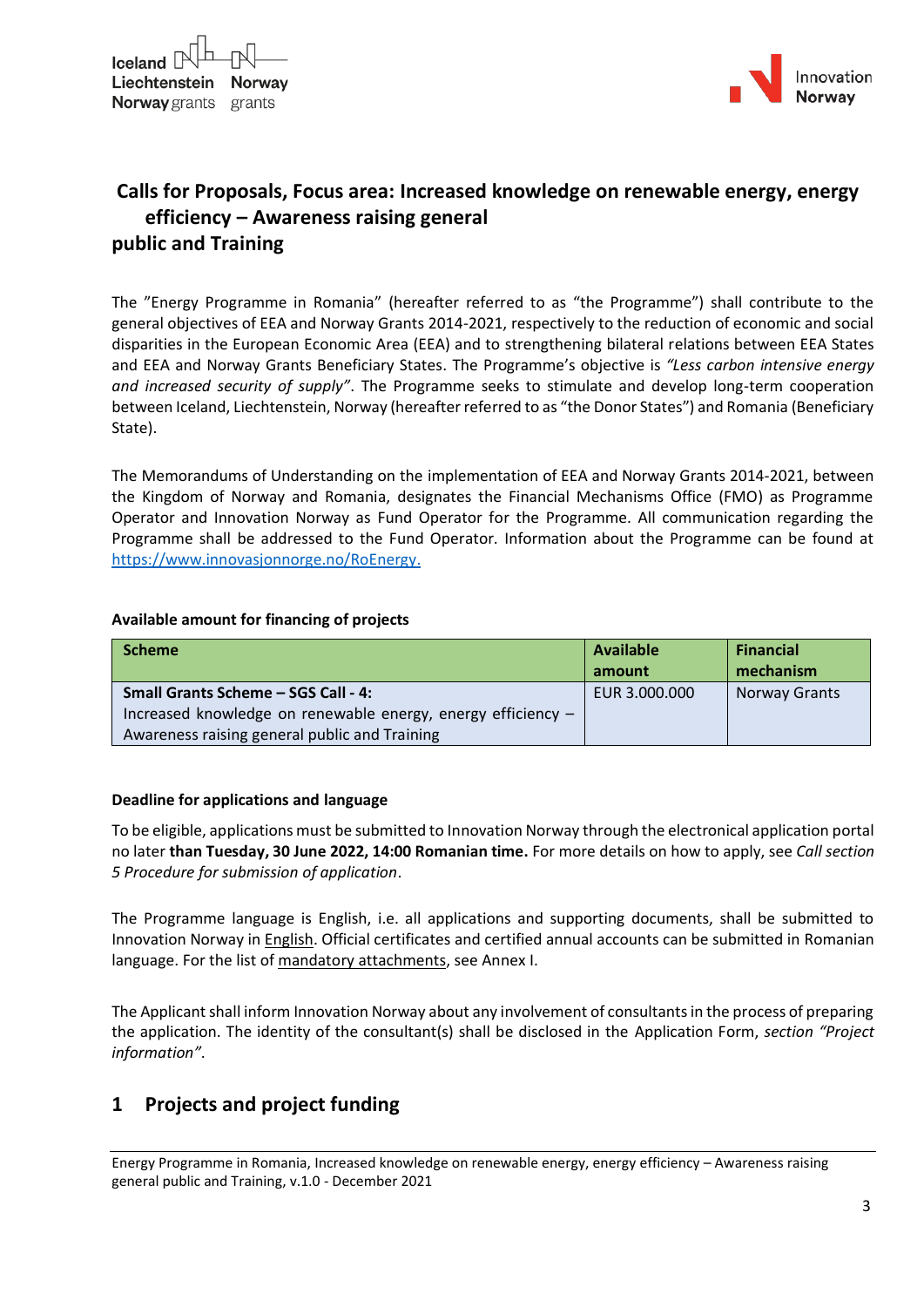



This Call for Proposals will finance projects proposed by Romanian entities in the Programme focus area: *Increased knowledge on renewable energy, energy efficiency - Awareness raising general public and Training.*

The expected outcome of the projects is increased knowledge on renewable energy, energy efficiency and energy security.

The target group for this Programme is entities legally registered in Romania.

It is not mandatory to have Project Partners in the projects, but Partnership Projects are encouraged and will be awarded additional points during assessment. Most points will be awarded to cooperation with entities from the Donor States in Donor Partnership Projects.

- a) A **Donor Partnership Project** is defined as cooperation between a Project Promoter in Romania and at least one legal entity (Donor Project Partner) in the eligible Donor States (Norway), implementing a project where all entities are independent of each other and perform substantial and relevant tasks in the completion of the project. Partnerships are not mandatory, but Donor Partnership Projects will be awarded additional points during project assessment. To qualify for such points, the Donor State Partner (from Norway) should be actively involved in, and effectively contributing to, the implementation of the project, and it should share with the Project Promoter a common economic or social goal which is to be realized through the implementation of the project. The simple provision of services does not qualify as a partnership project.
- b) A **Partnership Project** is defined as cooperation between a Project Promoter in Romania and at least one legal entity (Project Partner) in Romania, implementing a project where all entities are independent of each other and perform substantial and relevant tasks in completion of the project. Partnerships are not mandatory, but Partnership Projects will be awarded additional points during project assessment. To qualify for such points, the Beneficiary State Project Partner (from Romania) should be actively involved in, and effectively contributing to, the implementation of the project, and it should share with the Project Promoter a common economic or social goal which is to be realized through the implementation of the project. The simple provision of services does not qualify as a Partnership Project.

## <span id="page-3-0"></span>**1.1 Eligible Applicants and Partners**

| Call/Scheme:                   | <b>Eligible Applicants:</b>      | <b>Eligible Partners:</b>     |
|--------------------------------|----------------------------------|-------------------------------|
| SGS Call 4 for proposals -     | Any entity, public or private,   | Any public or private entity, |
| Increased knowledge on         | commercial, or non-              | commercial or non-            |
| renewable energy, energy       | commercial and non-              | commercial, established as a  |
| efficiency - Awareness raising | governmental organisations,      | legal person in Norway or in  |
| general public and Training    | established as a legal person in | Romania                       |
|                                | Romania                          |                               |

**Calls for proposals and Small Grants Scheme (SGS)**

#### <span id="page-3-1"></span>**1.1.1 Additional criteria for Applicants and Partners**

a) The Applicant must have been established for at least 3 years at the date of the deadline of the present Call.

Energy Programme in Romania, Increased knowledge on renewable energy, energy efficiency – Awareness raising general public and Training, v.1.0 - December 2021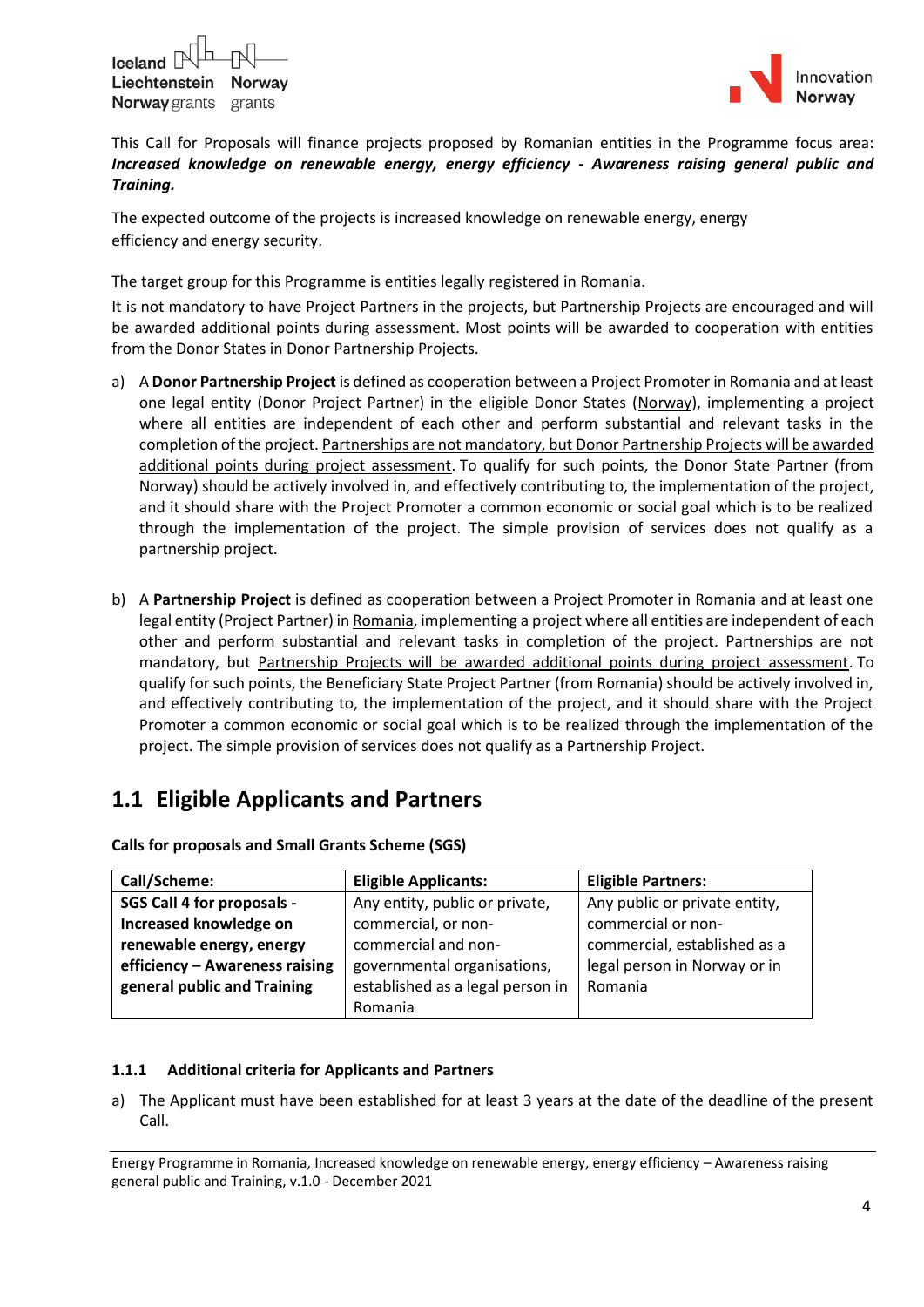Iceland  $\mathbb P$ Liechtenstein Norway **Norway** grants grants



- b) The Partner must have been established for at least 1 year at the date of the deadline of the present Call.
- c) The Applicant and its legal representative signing the Application have clean criminal and tax records.
- d) The Partner(s) and its legal representative signing the Partnership Agreement have clean criminal and tax records.
- e) If the Applicant has one or more Partners, a draft Partnership Agreement defining the roles and responsibilities of the different partners, is attached to the application. A template for the Partnership Agreement is published on the Programme website together with the present Calls.

Moreover, Applicants are not eligible for funding if:

a) they are an **undertaking in difficulty** (the definition of "undertaking in difficulty" is included in Article 2, paragraph 18 of *Commission Regulation (EU) No.651/2014 declaring certain categories of aid compatible with the internal market in application of Articles 107 and 108 of the Treaty*).

The COVID-19 amendments of the state aid rules will be applied.

- b) they are bankrupt, are entered in judicial administration or are under liquidation, have suspended business activities, are the subject of proceedings concerning those matters, or are in any analogous situation arising from a similar procedure provided for in national legislation.
- c) they have been the subject of a judgment which has the force of *res judicata* for fraud, corruption, involvement in a criminal organization or any other illegal activity detrimental to financial interests, without evidence of substantial correction measures taken in the past years.
- <span id="page-4-0"></span>d) they are subject to an outstanding recovery order for illegal or incompatible state aid.

### **1.2 Areas of support and eligible activities**

An Applicant shall submit only one project proposal under this Call for Proposals.

This Scheme can provide support for projects that will develop and implement activities aiming **to increased knowledge on renewable energy, energy efficiency – Awareness raising general public and training/ competence**:

### **Eligible activities:**

- Trainings, seminars, mentoring, media campaigns, etc., provided to general public by business organisations (SMEs, large companies, incubators, accelerators etc.), public sector (public organisations, local, regional or central public entities), public educational institutions, academia, in fields like renewable energy, energy efficiency – awareness raising general public and training/ competence.
- Conferences/workshops in the field of renewable energy, energy efficiency awareness raising to general public and /or public authorities.
- Credit giving education at tertiary level on renewable energy, energy efficiency and energy security (supply) to general public.
- Training staff in energy advice (e.g., City/Commune and Guilds' Energy Awareness course) so that they are better able to address the needs of customers.
- Training on general public about ways to use energy more efficiently (e.g., explaining how to use timers, controls, heaters etc. effectively).
- Support for the trainings in implementation of Energy Management systems, which includes energy efficiency, local renewable generation, energy sufficiency/security, the creation of an energy management team in industries, local public authorities, universities, except for the

Energy Programme in Romania, Increased knowledge on renewable energy, energy efficiency – Awareness raising general public and Training, v.1.0 - December 2021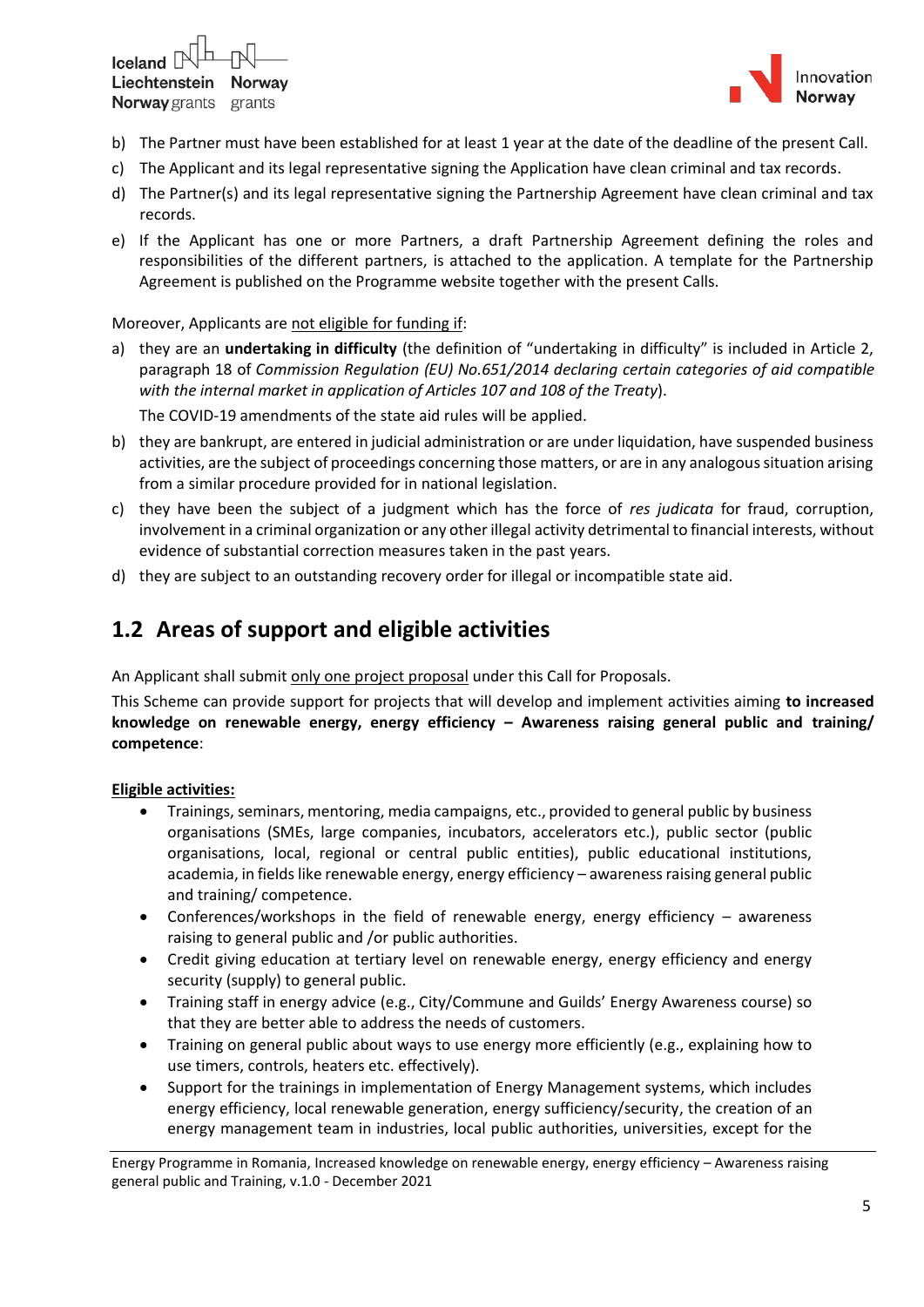



requirements imposed by the law.

- Support skills regarding the preliminary evaluation, preparation (including risk mitigation) and development of an energy investment, including knowledge related to how to sell and how to buy energy efficiency.
- Support for trainings to overcome internal / external barriers for the energy efficiency to be implemented (trainings for the decision makers to understand the projects in terms of MWh savings, in terms of increased profitability, release of cashflow, difficulties in obtaining licenses, etc.).
- Support for trainings of the local public authorities in relation with the associations of households/blocks of apartments, to make the residential owners and landlords to be more aware of the benefits of renewable energy and/or energy efficiency measures (deep renovation, PV installation on the rooftops, etc..).

*IMPORTANT NOTE: As a support activity the applicant may purchase materials and consumables necessary for the project implementation, but it's relation to the main objectives of the project proposal should be clearly justified and with strong implications on the expected outcomes. Purchasing of equipment for purely administrative functions will not be supported.*

Projects on Calls for Proposals, focus area: **Increased knowledge on renewable energy, energy efficiency – Awareness raising general public and Training/ Competence** must contribute directly to these:

- ➢ **outcome indicators:**
- Increased knowledge on renewable energy, energy efficiency and energy security:
	- a. Level of self-reported desirability for renewable energy, energy efficiency and energy security.
	- b. Level of self-reported knowledge on renewable energy, energy efficiency and energy security.
	- c. Number of people self‐reporting enhanced capacity/skills related to renewable energy, energy efficiency and energy security.
	- d. Number of people self‐reporting on improved knowledge related to renewable energy, energy efficiency and energy security.

### ➢ **output indicators**:

- Knowledge‐enhancing measures implemented for all sectors of society:
	- a. Number of awareness raising campaigns.
	- b. Number of people completing comprehensive (more than 2 days) trainings on renewable energy, energy efficiency and energy security implemented.
	- c. Number of people completing credit giving education at tertiary level.
	- d. Number of people completing short (less than 2 days) trainings on renewable energy, energy efficiency and energy security implemented.
	- e. Number of people reached by the awareness-raising on renewable energy, energy efficiency and energy security.

### <span id="page-5-0"></span>**1.3 Minimum and maximum grant for each project**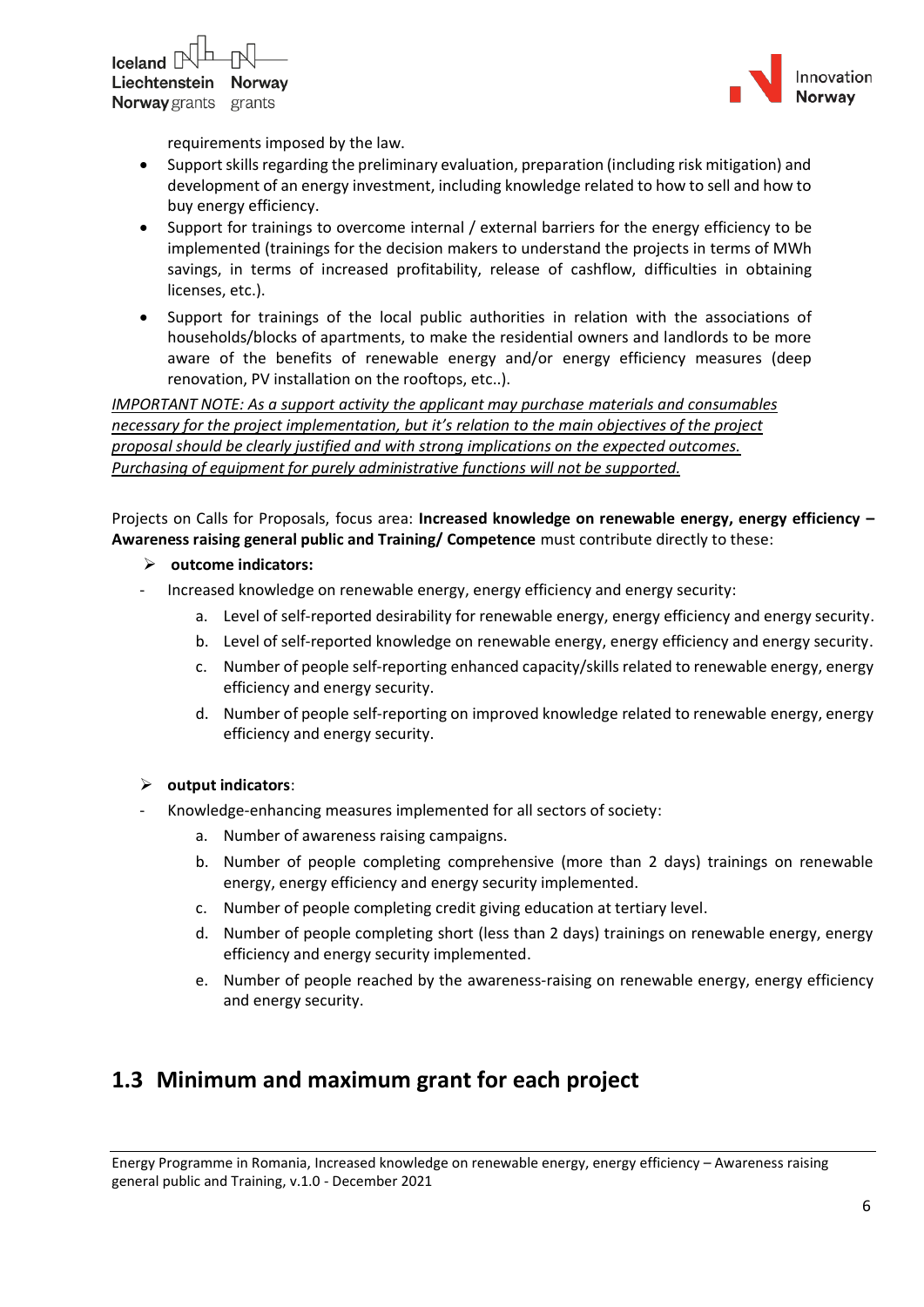



### **For the SGS Call 4: Increased knowledge on renewable energy, energy efficiency – Awareness raising general public and Training/ Competence:**

The minimum amount of grant assistance applied for shall be **EUR 50.000.** The maximum amount of grant assistance applied for shall be **EUR 200.000.**

### <span id="page-6-0"></span>**1.4 Grant rates and co-financing**

The financial contribution from this Programme shall be determined on a case-by-case basis, taking all relevant factors into account, including the profitability of the project and the general financial standing of the Applicant. The applicable rules on public procurement and on state aid, procedural and substantive, shall be complied with.

The Applicant (Project Promoter) shall secure the full financing of the project. The Project Promoter (and/or the Project Partner(s)) shall provide or obtain the remaining co-financing in the form of cash. All eligible expenditures of a project can form the basis of the required co-financing. In-kind contribution is not accepted as co-financing.

### <span id="page-6-1"></span>**1.4.1 Grant rate for entities involved in economic activities**

For entities involved in economic activities, the grant rate will be determined based on the applicable provisions of *Commission Regulation 651/2014<sup>1</sup> declaring certain categories of aid as compatible with the Internal market in application of Articles 107 and 108 of the Treaty, as amended by Commission Regulation 2017/1084:* 

**General Block Exemption Regulation [GBER]:** [https://eur-lex.europa.eu/legal](https://eur-lex.europa.eu/legal-content/EN/TXT/PDF/?uri=CELEX:32014R0651&from=EN)[content/EN/TXT/PDF/?uri=CELEX:32014R0651&from=EN](https://eur-lex.europa.eu/legal-content/EN/TXT/PDF/?uri=CELEX:32014R0651&from=EN)

The grant rate may vary from *30% to maximum 90%,* depending on the type of state aid awarded, size of the Applicant and other elements included in the provisions of the Regulation which are relevant for the respective project. Applicants should not expect to receive the maximum grant rates possible according to the state aid rules.

The Applicant should provide reasoning on how the envisaged project activities and the corresponding costs fulfil the criteria for each of the relevant state aid categories.

For this Call the following categories of **state aid** will be applicable:

### **1. Increased knowledge on renewable energy, energy efficiency – Awareness raising general public and Training/ Competence - art. 31 Training aid**

### **2. Aid to SMEs - art. 18 Aid for consultancy in favour of SMEs**

### **3. De minimis support**

Financial support to economic operators could be awarded as *de minimis* support in line with the Commission Regulation (EC) No 1407/2013 (max. EUR 200.000 over three fiscal years). The maximum grant rate applied will be 90%.

<sup>3</sup> Known also as General Block Exemption Regulation [GBER] [https://eur-lex.europa.eu/legal](https://eur-lex.europa.eu/legal-content/EN/TXT/PDF/?uri=CELEX:32014R0651&from=EN)[content/EN/TXT/PDF/?uri=CELEX:32014R0651&from=EN](https://eur-lex.europa.eu/legal-content/EN/TXT/PDF/?uri=CELEX:32014R0651&from=EN)

Energy Programme in Romania, Increased knowledge on renewable energy, energy efficiency – Awareness raising general public and Training, v.1.0 - December 2021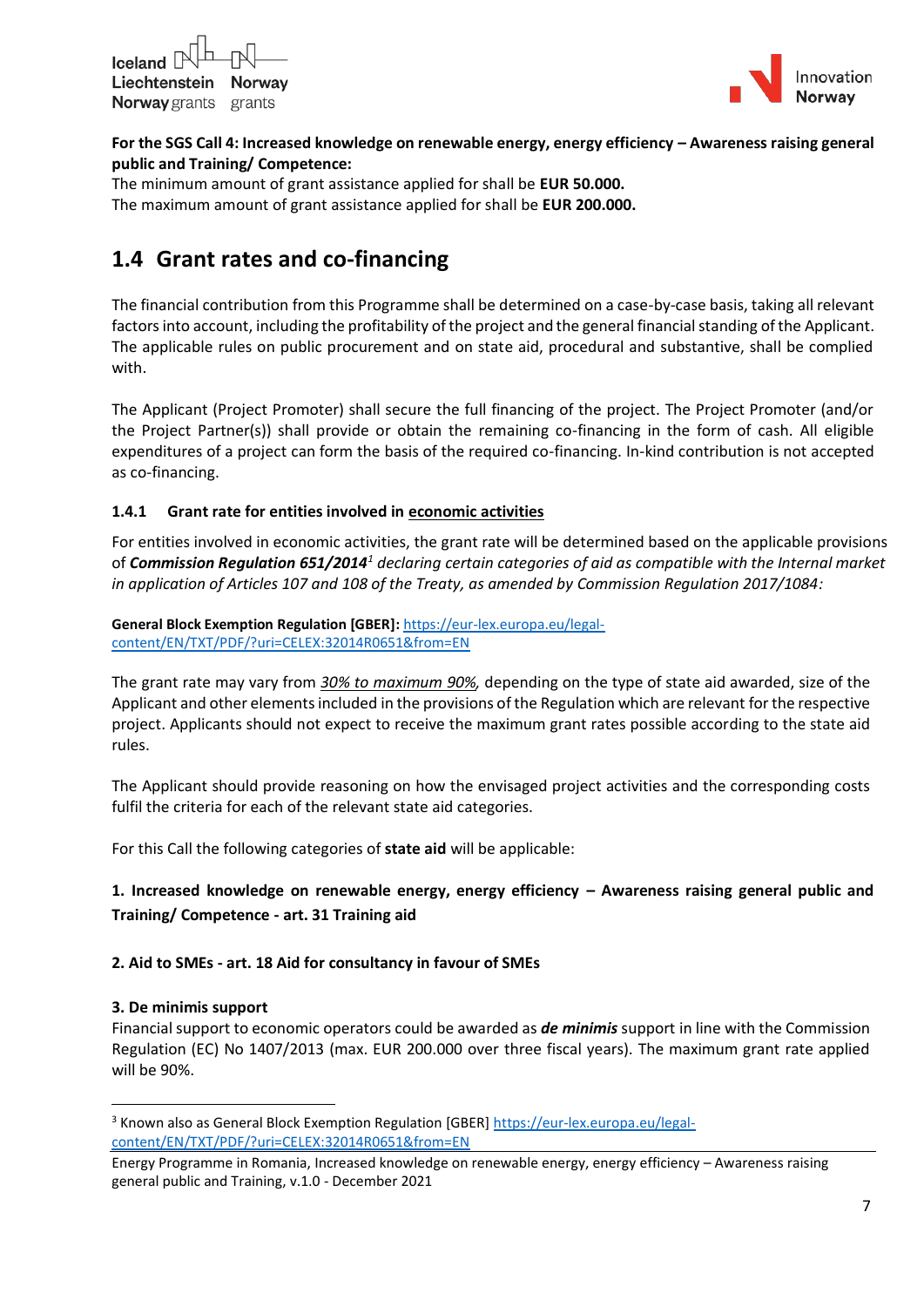

### <span id="page-7-0"></span>**1.4.2 Grant rate for non-economic operators**

- For public entities, proposing projects which do not fall under state aid provisions (i.e., Regulation 651/2014), the grant rate will be maximum **85%** of the total eligible expenses for the project, without exceeding the maximum amount that may be granted to a project.
- For NGOs, proposing projects which do not fall under state aid provisions (i.e., Regulation 651/2014), the grant rate will be maximum **90%** of the total eligible expenses for the project, without exceeding the maximum amount that may be granted to a project.

### <span id="page-7-1"></span>**1.5 Eligible expenditures**

**IMPORTANT:** The assessment of the grant awarded for a specific project will be made based on the applicable state aid legal basis. However, in cases where eligibility provisions in the State aid legislation are more extensive than the detailed eligibility provisions below, the text of this Call will prevail.

### <span id="page-7-2"></span>**1.5.1 First and final dates for eligibility of expenditure**

Costs within projects are eligible from the date on which the grant is awarded or at a later date set in the Project Contract. The Project Contract shall set the final date of eligibility of costs, which shall be no later than **31 December 2023**. Costs incurred after that final date are not eligible.

### <span id="page-7-3"></span>**1.5.2 General principles of eligibility**

Eligible expenditures of projects are those actually incurred by the Project Promoter or the Project Partner, which meet the following criteria:

- a) they are incurred between the first and final dates of eligibility of a project as specified in the Project Contract.
- b) they are connected to the subject of the Project Contract, and they are indicated in the detailed budget of the project.
- c) they are proportionate and necessary for the implementation of the project.
- d) they are used for the sole purpose of achieving the objective of the project and its expected outcome(s), in a manner consistent with the principles of economy, efficiency and effectiveness.
- e) they are identifiable and verifiable, through being recorded in the accounting records of the Project Promoter and determined according to the applicable accounting standards and generally accepted accounting principles; and
- f) they comply with the requirements of applicable tax and social legislation.

Expenditures are considered to have been incurred when the cost has been invoiced, paid and the subject matter delivered (in case of goods) or performed (in case of services and works). Exceptionally, costs in respect of which an invoice has been issued in the final three months of eligibility are also deemed to be incurred within the dates of eligibility if the costs are paid within 30 days of the final date of eligibility. Overheads and depreciation of equipment are considered to have been incurred when they are recorded on the accounts of the Project Promoter and/or Project Partner.

The Project Promoter's internal accounting and auditing procedures must permit direct reconciliation of the expenditures and revenue declared in respect of the project with the corresponding accounting statements and supporting documents.

Energy Programme in Romania, Increased knowledge on renewable energy, energy efficiency – Awareness raising general public and Training, v.1.0 - December 2021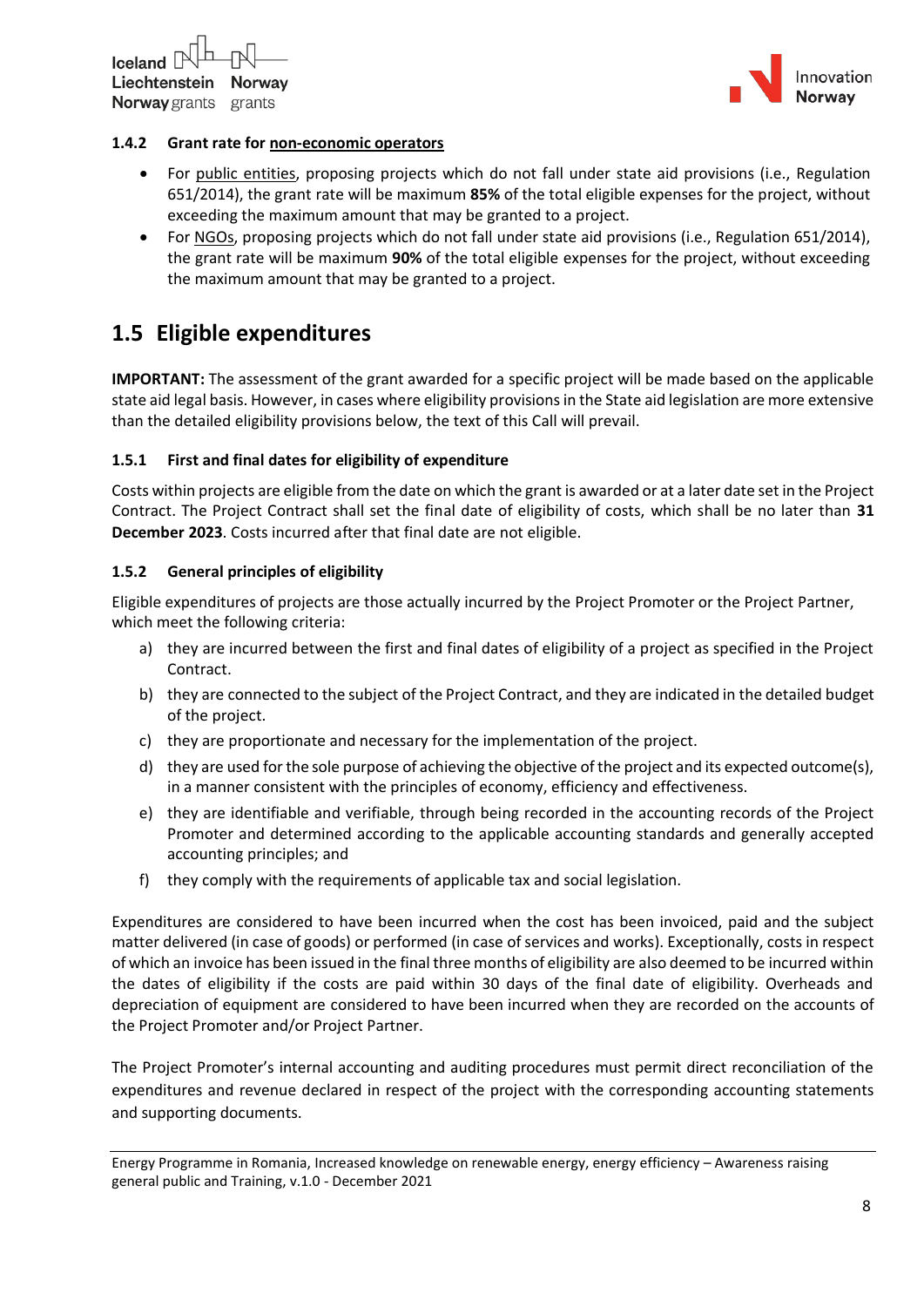

### <span id="page-8-0"></span>**1.5.3 Detailed eligibility provisions**

#### <span id="page-8-1"></span>**1.5.3.1 Eligible direct expenditures**

The eligible direct expenditures for a project are those expenditures which are identified by the Project Promoter and/or the Project Partner, in accordance with their accounting principles and usual internal rules, as specific expenditures directly linked to the implementation of the project, and which can therefore be booked to it directly. The following direct expenditures are eligible if they satisfy the criteria set out in Article 1.5.2. above:

- a) the cost of staff assigned to the project, comprising actual salaries plus social security charges and other statutory costs included in the remuneration, if this corresponds to the Project Promoter's and Project Partner's usual policy on remuneration.
- b) travel and subsistence allowances for staff, if they are in line with the Project Promoter's and Project Partner's usual practices on travel costs.
- c) costs of information materials, consumables, and supplies, provided that they are identifiable and assigned to the project.
- d) costs related to conducting studies and analyses.
- e) costs of conferences, seminars and workshops (rent of facilities, catering, interpretation and translation of working materials, etc.).
- f) costs related to promotional and informational activities for Awareness raising general public and Training/ Competence.
- g) costs entailed by other contracts awarded by a Project Promoter for the purposes of carrying out the project, provided that the awarding complies with the applicable rules on public procurement.
- h) costs arising directly from requirements imposed by the Project Contract for each project.

#### <span id="page-8-2"></span>**1.5.3.2 Eligible indirect costs in projects (overheads)**

Indirect costs are all eligible costs that cannot be identified by the Project Promoter and/or the Project Partner as being directly attributed to the project, but which can be identified and justified by its accounting system as being incurred in direct relationship with the eligible direct costs attributed to the project. They may not include any eligible direct costs. Indirect costs of the project shall represent a fair apportionment of the overall overheads of the Project Promoter or the Project Partner. They may be identified according to the following method:

a) a Project Promoter and Project Partner may opt for a flat rate of up to 25% of direct eligible staff costs.

#### <span id="page-8-3"></span>**1.5.3.3 Excluded costs**

The following costs shall not be considered eligible:

- a) interest on debt, debt service charges and late payment charges.
- b) charges for financial transactions and other purely financial costs, except costs related to accounts and financial services imposed by the Project Contract.
- c) provisions for losses or potential future liabilities.
- d) exchange losses.
- e) recoverable VAT.
- f) costs that are covered by other sources.
- g) fines, penalties and costs of litigation, except where litigation is an integral and necessary component

Energy Programme in Romania, Increased knowledge on renewable energy, energy efficiency – Awareness raising general public and Training, v.1.0 - December 2021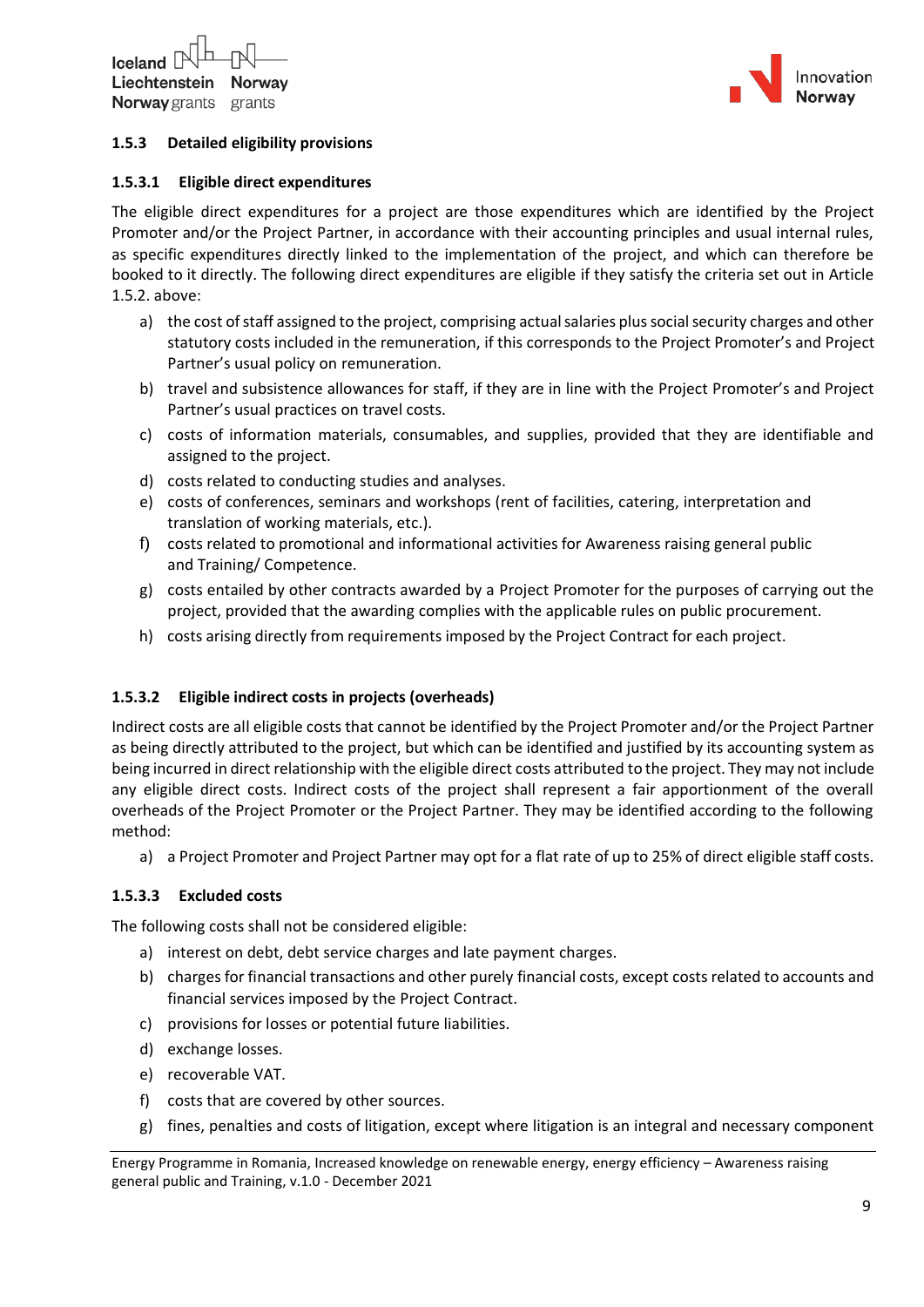



for achieving the outcomes of the project.

h) excessive or reckless expenditure.

### <span id="page-9-0"></span>**2 Assessment of projects and selection procedure**

The Fund Operator (Innovation Norway) will check the fulfilment of administrative and eligibility criteria contained in the Call for Proposals. All applications which fulfil administrative and eligibility criteria will be further assessed against the technical and financial selection criteria, resulting in a ranked list that forms the basis of the Fund Operator's Selection Committee's discussion.

Prior to the final decision, the FMO, the DPPs, any other Programme partners and the NFP shall be provided with the ranked list at reasonable time to give their input.

After the selection procedure is complete, information of the results and the decision on the award of grants will be communicated to the Applicants (Project Promoters) and positive decisions published online.

### <span id="page-9-1"></span>**2.1 Selection criteria**

The project assessment criteria and the assessment methodology are listed under the Annex *"Project assessment criteria and methodology"* published together with this Call on the Programme website.

Project applications will be assessed based on a set of selection criteria. The said criteria are based on the objectives and the outcome that the Programme seeks to achieve. The objectives and principles of good governance and good business practice, sustainable development and gender equality, are cross-cutting issues that shall be considered as part of the assessment process.

For the full list of criteria, including on the weighting of criteria, see the Call document *"Project Assessment Criteria and Methodology"*.

### <span id="page-9-2"></span>**2.2 The Project Contract**

For each approved project a Project Contract shall be concluded between Innovation Norway and the Project Promoter.

The Project Contract will include relevant special conditions, the Standard Terms and Conditions on EEA/Norway Grants programmes operated by Innovation Norway, the agreed Project Implementation Plan, the agreed Detailed Activity-Based Budget and the agreed Disbursement Plan. These documents shall set out the terms and conditions of the grant assistance, as well as the roles and responsibilities of the Parties.

Prior to the signing of the Project Contract, the Project Promoter has to submit a binding confirmation of the co-financing of the project to Innovation Norway, and has to comply with the conditions set in the Grant Offer Letter and Standard Terms and Conditions. The Grant Offer Letter will set a deadline for submitting such a confirmation. If the deadline is not met, the Grant Offer Letter is considered to be withdrawn, unless a prolongation of the deadline is granted by Innovation Norway inwriting.

The Project Contract shall contain, as a minimum, provisions on the following:

Energy Programme in Romania, Increased knowledge on renewable energy, energy efficiency – Awareness raising general public and Training, v.1.0 - December 2021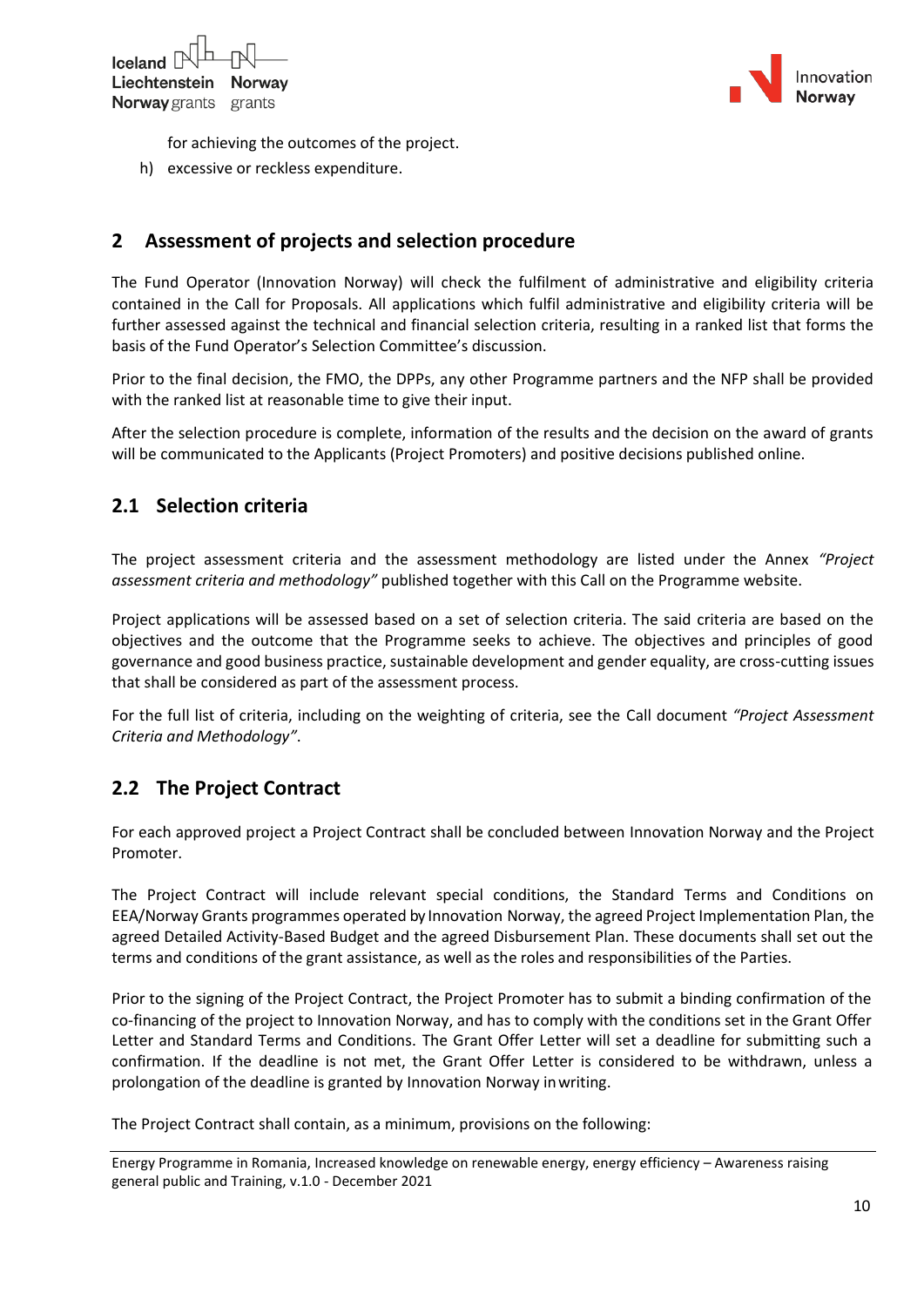$I$ celand  $\Box$ Liechtenstein Norwav **Norway** grants grants



- a) obligations regarding reporting that enables Innovation Norway to comply with its reporting obligations to the Financial Mechanism Office and to the National Focal Point;
- b) the maximum amount of the project grant in Euro and the maximum project grant rate;
- c) the list of eligible expenditures;
- d) the method of calculating indirect costs and their maximumamount;
- e) the first and final dates of eligibility ofexpenditures;
- f) requirements for the submission of proof ofexpenditure;
- g) provision on modifications of the project;
- h) provisions that ensure timely access for the purposes of monitoring, audits and evaluations;
- i) provisions that ensure that obligations regarding information and communication;
- j) the right of Innovation Norway to suspend payments, make financial corrections and request reimbursement from the Project Promoter in case decision on such actions is taken by the FMO and/or by Innovation Norway;
- k) resolution of disputes and jurisdiction;
- l) waiver ofresponsibility;
- m) a detailed budget;
- n) provisions on equipment for which the entire purchase price is eligible, in compliance with section 1.5.3.1 Eligible direct expenditures;
- o) provisions regarding the situation of changing the FundOperator;
- p) a reference to the Partnership Agreements or letters of intent, if relevant; and
- q) provisions that ensure that obligations regarding record keeping are complied with.

The obligations of the Project Promoter under the Project Contract shall be valid and enforceable under the law applicable to the Project Contract.

The grant will be subject to the acceptance of the Project Contract, including the Special conditions, and of the Standard Terms and Conditions on EEA/Norway Grants Programmes operated by Innovation Norway.

### <span id="page-10-0"></span>**3 Implementation of projects**

All general provisions and requirements related to the implementation of projects are set out in the Standard Terms and Conditions, published together with this Call for Proposals. Specific provisions and requirements will be set out in the Special Conditions for each Project Contract, if relevant.

### <span id="page-10-1"></span>**4 Payment flows**

Grant assistance shall be given as reimbursements of already incurred documented costs according to an agreed Disbursement Plan.

The Project Promoter has the opportunity to apply for an advance payment in line with Programme requirements. The advance payment shall be paid following the signature of the Project Contract, within one month of the submission of a request by the Project Promoter. Subsequent payments shall be paid following the approval of project interim reports and no later than one month from the date of approval. The final payment, if applicable, will be paid following approval of the final report and no later than one month from the date of approval.

The maximum level of the advance payment and the total amount of interim payments shall be as follows:

Energy Programme in Romania, Increased knowledge on renewable energy, energy efficiency – Awareness raising general public and Training, v.1.0 - December 2021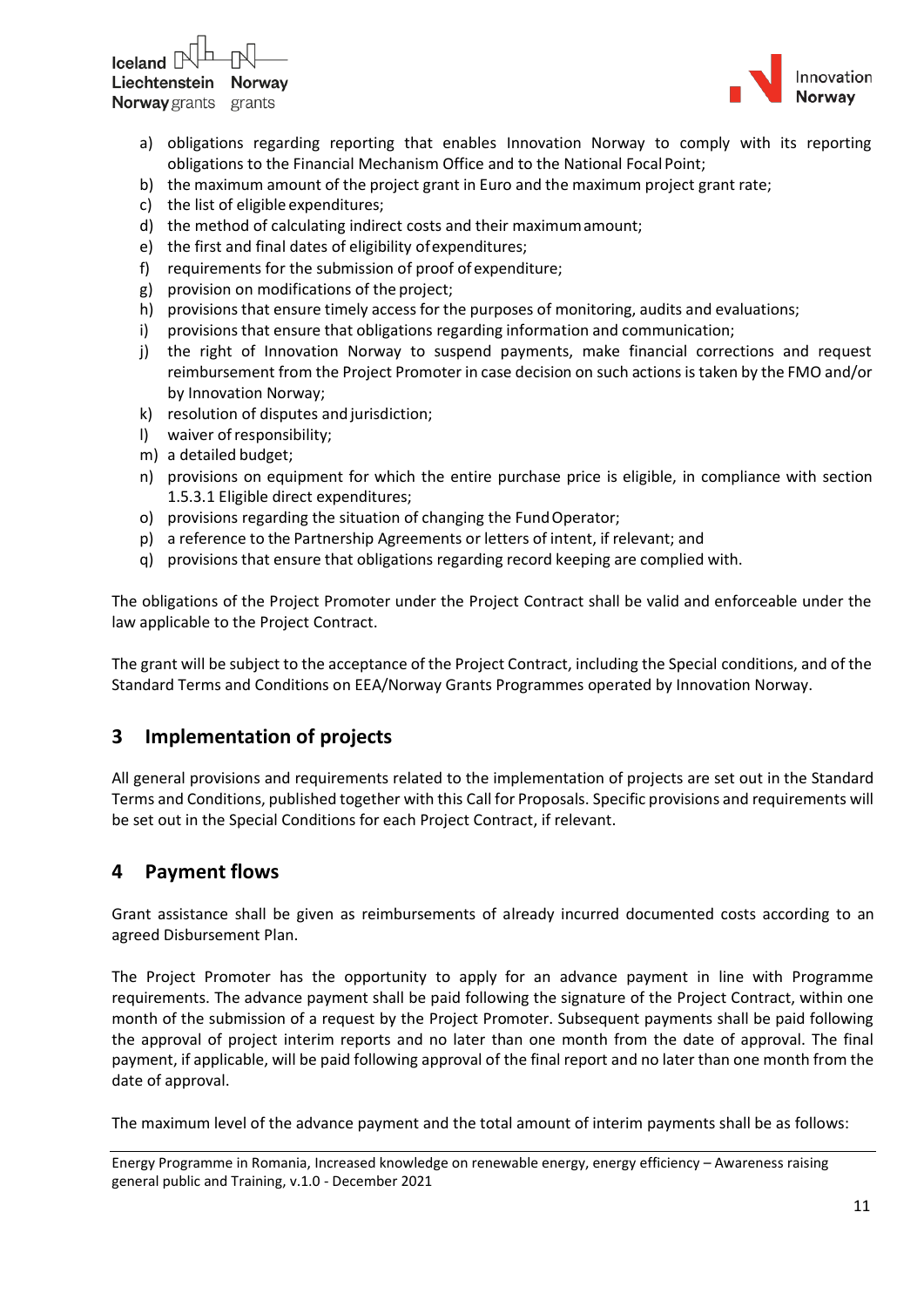



- Advance payment: 10 % –20 %
- Interim Payments: 80% 70%
- Final payment: 10%

The approval of project interim and final reports shall take place within three months from the submission of the required information.

Commitments and payments will be carried out in Euro  $(\epsilon)$ .

Payment claims (including the advance payment) submitted by the Project Promoter to the Fund Operatorshall be in Euro (€).

### <span id="page-11-0"></span>**5 Procedure for submission of application**

Only electronic applications submitted via Innovation Norway's Application Portal, in English, will be accepted. The Application Form must be accompanied by the **mandatory attachments** which are listed in Annex I of this Call for Proposals.

The electronic Application Form and templates for the mandatory attachments are available on Innovation Norway's Programme website https://www.innovasjonnorge.no/roenergy.

Project applications will be submitted via the Application Portal which could be accessed through the abovementioned website.

### <span id="page-11-1"></span>**6 Queries**

Questions or further need for clarifications shall be sent in writing - in English - to the Programme's e-mail address [RO.Energy@innovationnorway.no.](mailto:RO.Energy@innovationnorway.no) Queries will normally be replied to within 3-5 working days.

A Frequently Asked Questions section (FAQ) will be published on the dedicated Innovation Norway's website based on questions received from potential Applicants and Partners. The FAQ will be updated on a regular basis.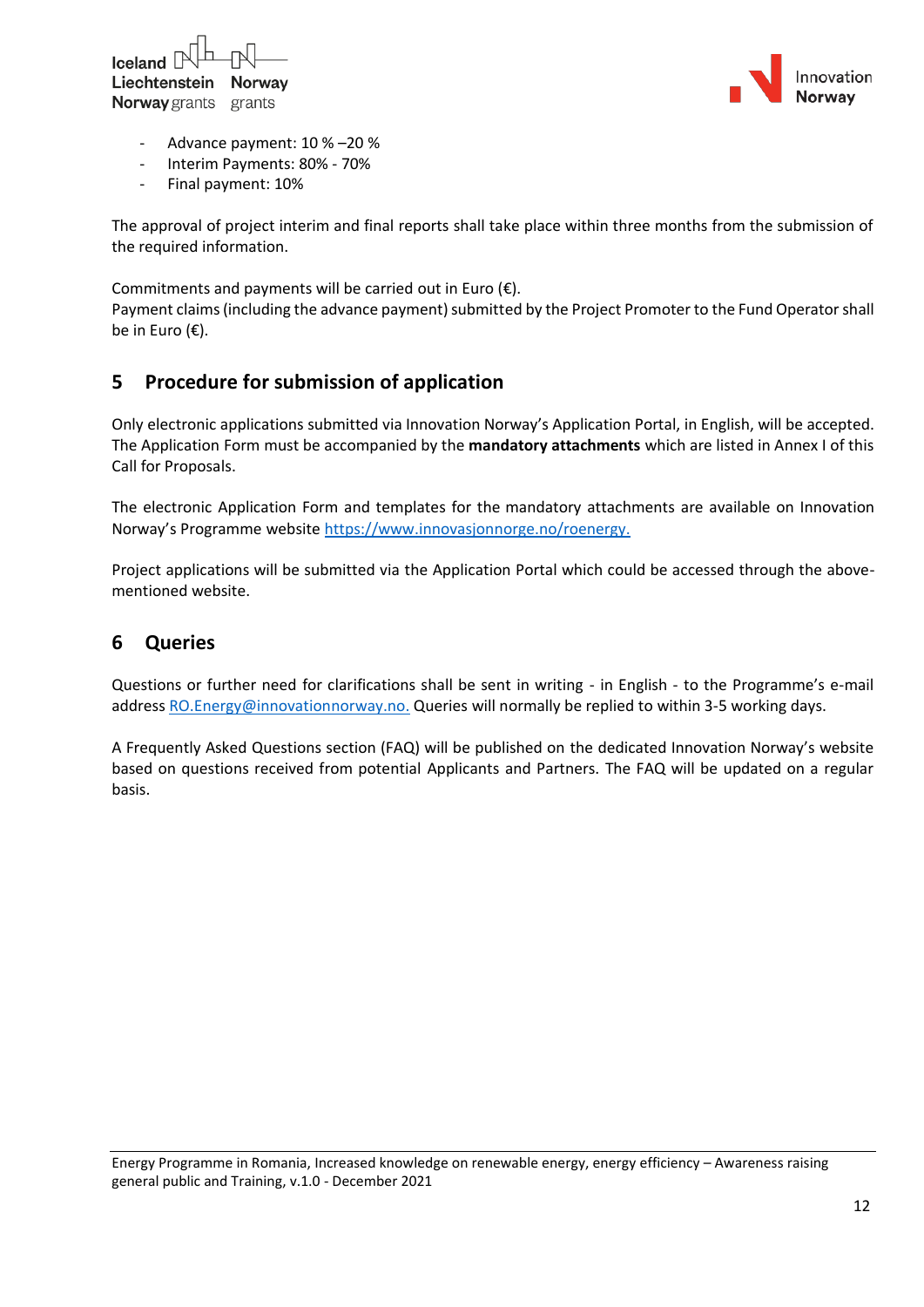Iceland  $\mathbb P$ Liechtenstein Norway **Norway** grants grants



## <span id="page-12-0"></span>**ANNEX I – List of mandatory documents**

- 1. Expected outcomes of the implementation of the project (template)
- 2. Detailed Activity Based Budget (DABB) and financial projections for the project, Excel file (template)
- 3. Letter of Commitment (template)
- 4. Draft Partnership Agreement (if relevant) (template)
- 5. CVs of the project management team (template)
- 6. Communication Plan (template)
- 7. *If the Applicant is a Small or Medium Enterprise (SME)<sup>2</sup> :* Self-declaration re. SME (template).
- 8. Self-declaration of the APPLICANT (template)
- 9. If applicable Self-declaration of the PARTNER (template)
- 10. Project Document (template)
- 11. Relevant Registration Certificates and statutory documents
	- *a) Applicants – undertakings:*
		- Certificate of Status ('Certificat Constatator') issued by the Romanian Trade Register Office (which should include extensive information about the enterprise's up to date status).
	- *b) Applicants – NGOs:* 
		- law court decision for the establishment of the NGO.
		- latest approved Statute.
		- law court decision regarding the latest version of the Statute (if the case).
	- *c) Applicants – public:*
		- incorporation documents demonstrating that the Applicant is a public authority/entity in Romania, registered in Romania.
	- *d) Partners:* 
		- registration certificate (or similar), issued by the competent authority in the Donor State (Norway)/Beneficiary State (Romania).
		- latest approved statute (or similar), which proves that the Partner's main activity is closely related to the activities in which its contribution is proposed.
- 12. Certified annual financial accounts of the Applicant for 2018, 2019, 2020 (in Romanian) which bears the Applicant's signature (electronic or handwritten) and the fiscal's authority registration number (index).
- 13. Trial balance sheet as per March 2022.

## <span id="page-12-1"></span>**ANNEX II – Essential readings**

Please find below the list of documents which are relevant for the present Calls and are available on the Fund Operator's Programme webpage [https://www.innovasjonnorge.no/en/start-page/eea-norway](https://www.innovasjonnorge.no/en/start-page/eea-norway-grants/funding-options/)[grants/funding-options/](https://www.innovasjonnorge.no/en/start-page/eea-norway-grants/funding-options/)

1. Standard Terms and Conditions for EEA/Norway Grants programmes operated by Innovation Norway.

<sup>&</sup>lt;sup>2</sup> definition of Small and Medium-sized Enterprises (SMEs) available at: https://ec.europa.eu/growth/smes/sme-definition\_en

Energy Programme in Romania, Increased knowledge on renewable energy, energy efficiency – Awareness raising general public and Training, v.1.0 - December 2021